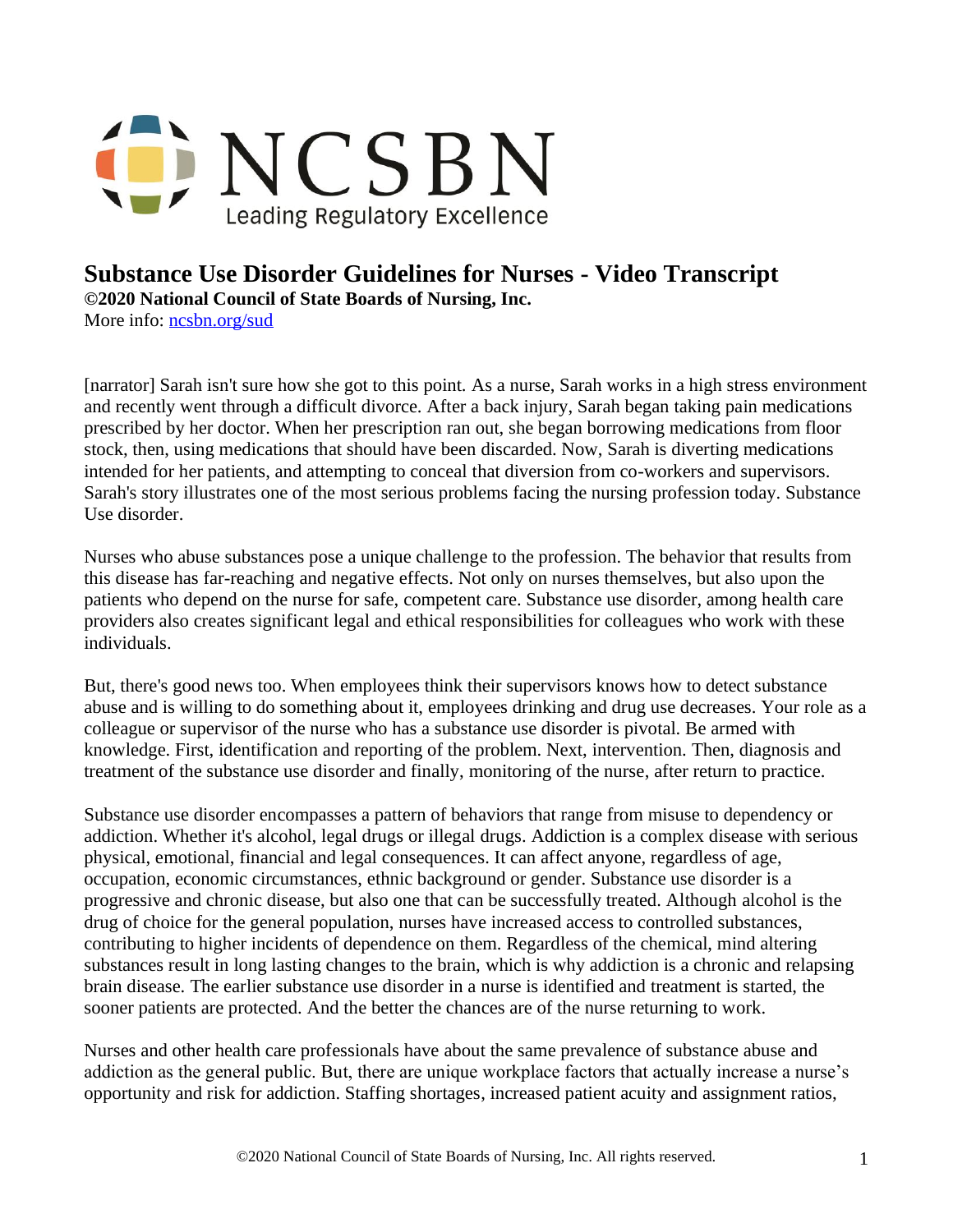demands from administrators and physicians shift rotations and long work hours. All of these issues make nursing a highly stressful profession. In addition, some nurses are subject to workplace bullying and verbal abuse, contributing to stress and feelings of powerlessness. When someone is also experiencing personal problems or lacks effective coping skills, this job-related stress may contribute to substance use. Nurses also have relatively easy access to controlled substances and other drugs of abuse. Often times, the lack of institutional controls for storing and distributing narcotics facilitates the improper removal of drugs from floor stock, waste or even from a patient's medication supply, for the nurse's personal use, also known as diversion. Many nurses use their education and experience to treat their own symptoms. Because of that knowledge, they may have a false sense of confidence and a belief that they could control their use of drugs.

It's not always easy to recognize unsafe practices in a nurse with substance use disorder. Sometimes it's tough to differentiate between the subtle signs of impairment and stress-related behaviors. Three things to watch for are behavior changes, physical signs and diversion of drugs. Behavioral changes can include shifts in job performance, like absences from the unit for extended periods, frequent trips to the bathroom, arriving late or leaving early and an excessive number of mistakes including medication errors. Behavioral changes can also include subtle changes in appearance that escalate over time, wearing long sleeves in warm weather, increasing isolation from colleagues, inappropriate verbal or emotional response or, diminished alertness, confusion or memory lapses.

When nurses are using drugs and unable to obtain them from a treating physician, they may turn to the workplace for access or diversion, often causing narcotics discrepancies. These might include incorrect counts, large amounts of wastage, numerous corrections of records, frequent reports of ineffective pain relief from patients, offers to medicate co-workers patients for pain, altered verbal or phone medication orders and variations in controlled substance discrepancies among shifts or days of the week. Nurse managers and colleagues often don't recognize the warning signs of the Substance Use disorder in a nurse co-worker. They may misread cues and look for other explanations for behaviors. In fact, many nurses with Substance Use disorder are unidentified, unreported, untreated and continue to practice. This finding highlights the need for education about Substance Use disorder for all staff members.

It's especially important for the nurse manager to be able to address the signs and symptoms of Substance Use disorder in a transparent, supportive way. Nurse managers should work to encourage open dialogue and educate staff that Substance Use disorder is a medical condition, not a personal failure. Nurse managers are also responsible for ensuring that co-workers understand they have a professional and ethical responsibility to report a colleague's suspected drug use to the nurse manager and in some states or jurisdictions, to their board of nursing.

A nurse who has harmed patients, or, like Sarah, has created a risk of harm because of substance use, may need to be separated from practice and mandated to seek treatment and fulfill other requirements. Many boards of nursing offer non-punitive alternative-to-discipline programs, ADP's, which are voluntary non-disciplinary opportunities for nurses with Substance Use disorder. ADP approaches, which have been in place for more than two decades, give nurses an opportunity for rehabilitation. Unlike the more traditional disciplinary actions, ADP's have the benefit of avoiding a long period of investigation, in which the nurse can still practice and still place patients at risk. Because ADP requirements are determined in a private agreement, they can help break through the denial of a nurse who fears the public notoriety of discipline. Nurses in these programs stay fully accountable to